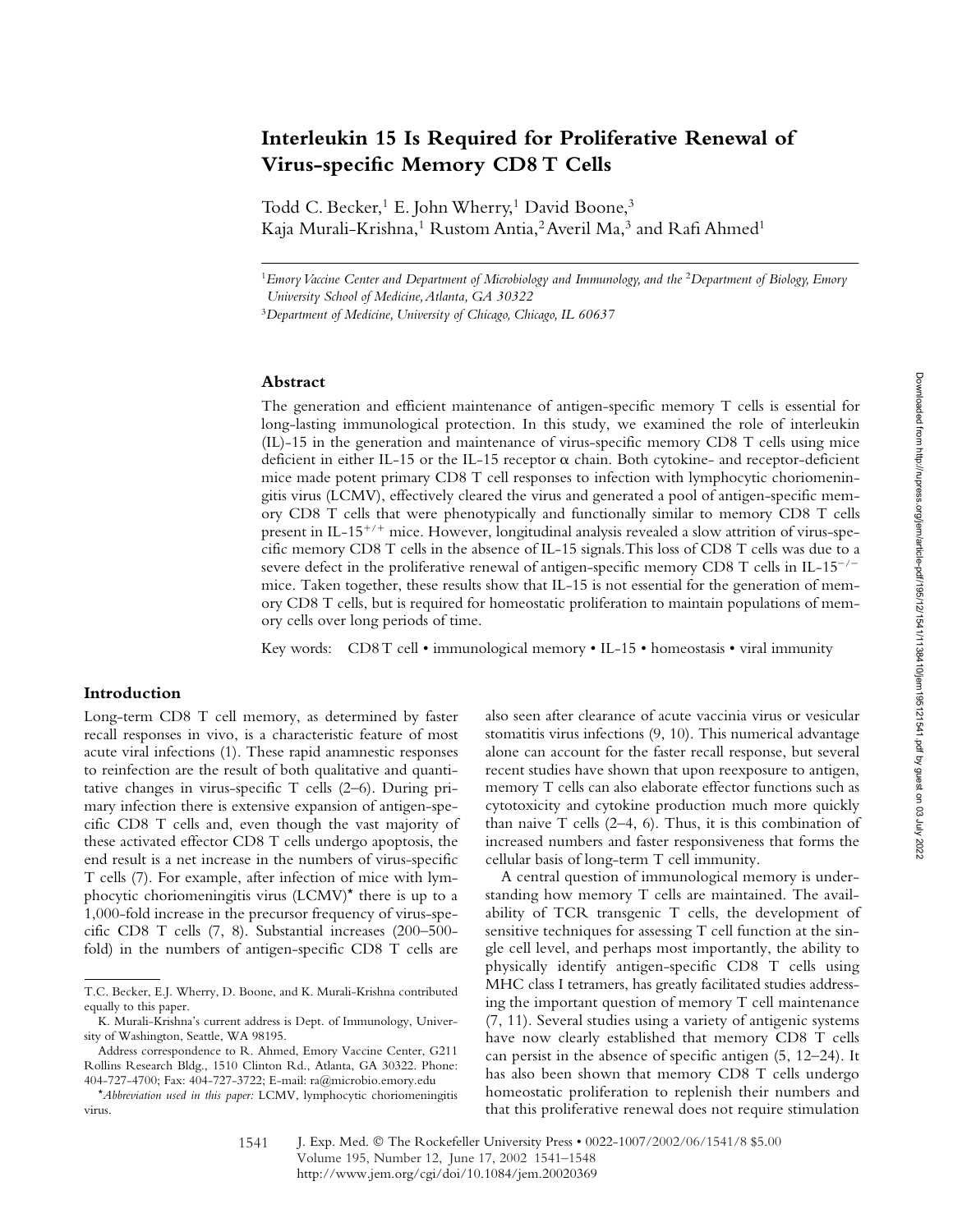with specific antigen (14,15), or even MHC class I (16, 24). It also appears that costimulatory signals including B7-CD28 are not essential for maintaining memory CD8 T cells (25, 26). Recently, attention has turned toward the possible role of cytokines in this process and in particular to the role of IL-15 (20, 27–29). Knockout mice lacking IL-15 or the high affinity IL-15 $R\alpha$  contain reduced numbers of memory phenotype CD8 CD44hi T cells (28, 29). Also, exogenous IL-15 or IL-15–inducing agents selectively stimulate the division of CD44hi CD8 T cells (27, 30) and IL-15 overexpressing transgenic animals contain increased numbers of memory phenotype CD8 T cells (31). Despite these elegant studies implicating IL-15 in the development of memory CD8 T cells, several important questions remain unanswered. First, it is not precisely known whether IL-15 is needed for the generation of memory CD8 T cells or for their maintenance. Second, and perhaps more importantly, all studies done so far using the cytokine  $(IL-15^{-/-})$  or the receptor  $(IL 15R\alpha^{-/-}$ ) knockout mice have been confined to the analysis of memory phenotype CD44hi CD8 T cells whose antigenic specificity is not known, and so far no studies have examined the generation and maintenance of antigen-specific CD8 T cells. While the study of memory phenotype CD44hi CD8 T cells is certainly of value, the antigenic stimuli and signals that result in their generation are not known. It is also not clear whether these CD44hi CD8 T cells present in "clean" (specific pathogen-free) mice truly represent the functional characteristics of antigen-specific memory CD8 T cells induced after infection or vaccination.

In this study, we have investigated the role of IL-15 in the generation and maintenance of virus-specific CD8 T cells. Our results show that after infection with LCMV mice deficient in either IL-15 or IL-15R $\alpha$  mount robust primary CD8 T cell responses, clear the virus, and generate a pool of virus-specific memory CD8 T cells. These memory CD8 T cells appear phenotypically and functionally normal and can make potent recall responses in vivo upon viral rechallenge. However, homeostatic proliferation of LCMV-specific memory CD8 T cells is almost completely lost in IL-15<sup>-/-</sup> mice and memory CD8 T cell numbers undergo a slow attrition in the absence of IL-15. Thus, IL-15 is not required to generate a virus-specific CD8 T cell response or to develop a pool of antigen-specific memory CD8 T cells, but IL-15 signals appear crucial for homeostatic proliferation and long-term maintenance of memory CD8 T cells.

# **Materials and Methods**

*Mice.* 4–6-wk-old female C57Bl/6 were purchased from The National Cancer Institute (Frederick, MD). The generation and description of IL-15 $R\alpha^{-/-}$  and IL-15<sup>-/-</sup> have been described previously  $(28, 29)$ . IL-15<sup>-/-</sup> mice were obtained from Michael Caligiuri (Ohio State University, Columbus, OH). Both IL- $15\alpha^{-/-}$  and IL-15<sup>-/-</sup> mice and littermate controls were backcrossed to B6 mice for  $>10$  generations.

*Viral Infections.* Stocks of the Armstrong strain of LCMV were plaque purified on Vero cells and grown in BHK-21 cells as described previously (32). Mice were infected by intraperitoneal injection with  $2 \times 10^5$  PFU of LCMV. For rechallenge experiments, mice were infected intravenously with  $2 \times 10^6$  PFU of LCMV clone 13, a strain that causes chronic infection in naive adult mice (32).

*Antibodies and MHC Class I Tetramers.* All antibodies were purchased from BD PharMingen. MHC class I/peptide tetramers were prepared and used as described previously (7).

*Cell Preparation and Staining.* Mice were bled retroorbitally into 4% sodium citrate under isofluorane anesthesia. PBMCs were purified on a histopaque density gradient (Sigma-Aldrich). Single cell suspensions were prepared from spleens and red blood cells were lysed using 0.83% ammonium chloride. Cells were washed and stained for four-color flow cytometry on a FACS-Calibur™ Flow Cytometer (Becton Dickinson).

*Isolation of Hepatic Lymphocytes.* Mice were killed and the liver was perfused with 5 ml ice cold PBS via the hepatic artery. Liver tissue was homogenized using a wire screen and incubated with 0.25 mg/ml collagenase B (Boehringer Mannheim) and 1 U/ml DNase (Sigma-Aldrich) at 37°C for 45 min. Digested liver was centrifuged and the pellet was resuspended in 5–10 ml 44% Percoll (Sigma-Aldrich). This solution was underlaid with 56% Percoll and spun for 20 min at 20°C. The interface was harvested, RBCs were lysed using 0.83% ammonium chloride, washed, and counted. This procedure was found to have little impact on the expression of most cell surface molecules, including TCR (data not shown).

*Intracellular Cytokine Staining.* Intracellular cytokine staining was performed as described previously (7). Briefly, 106 splenocytes were incubated in 96-well, flat-bottomed plates in the presence of 1  $\mu$ l/ml Golgistop (BD PharMingen) with or without 0.1  $\mu$ g/ml of the indicated peptides. After 5 h at 37°C, cells were washed  $1 \times$  in FACS® buffer (0.5% FCS, 0.2% sodium azide in PBS) and stained for surface markers for 30 min on ice. After two washes in FACS® buffer, cells were fixed and permeabilized using the BD PharMingen Cytofix/Cytoperm kit, according to the manufacturer's instructions, and stained for intracellular cytokines. After two washes in perm/wash and two washes in FACS® buffer, cells were fixed in 2% PFA and samples acquired as described previously.

*CFSE Labeling and Adoptive Transfer.* B6 or IL-15<sup>-/-</sup> mice that had been infected with LCMV 140 d previously were killed. Spleens were removed, RBCs lysed, and single cell suspensions were generated. Splenocytes were labeled with CFSE (Molecular Probes) as described previously (16, 33) and  $3 \times 10^7$  labeled splenocytes were transferred by intravenous injection into naive recipients. After 30 d, recipients were killed and splenocytes were prepared and analyzed as described above.

#### **Results and Discussion**

*IL-15/ and IL-15R*-*/ Mice Generate Robust Primary CD8 T Cell Responses to LCMV Infection, but Virus-specific Memory CD8 T Cell Numbers Slowly Decline Over Time.* Previous reports have demonstrated that mice lacking either IL-15 or IL-15 $R\alpha$  have reduced CD8 T cell numbers, particularly those of a CD44hi memory phenotype (28, 29). To investigate the induction and maintenance of virus-specific memory CD8 T cells in the absence of IL-15 signals, groups of IL-15 $R\alpha^{-/-}$  and IL-15<sup>-/-</sup> mice and their re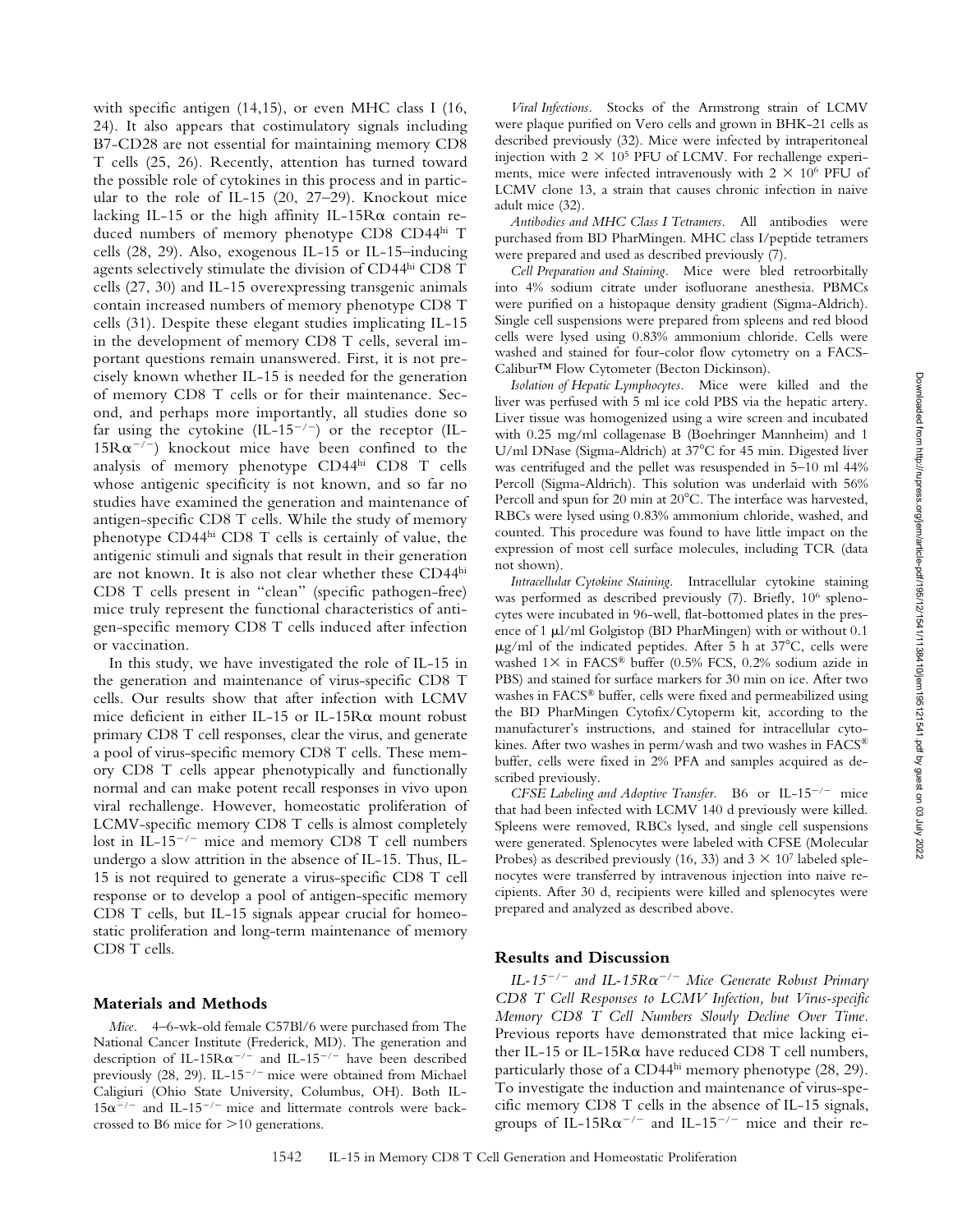spective controls were infected with LCMV, and virusspecific CD8 T cell responses were monitored longitudinally in the PBMCs of individual mice. Fig. 1 A shows staining with MHC class I/peptide tetramers for a dominant (NP396) and a subdominant (GP276) LCMV epitope from representative IL-15<sup>-/-</sup> and IL-15<sup>+/-</sup> mice. At the peak of the response, day 8, the frequency of tetramer-positive cells was similar between IL-15<sup>-/-</sup> and IL-15<sup>+/-</sup> mice, whether expressed as a percentage of total PBMCs (in bold) or as a percentage of the total CD8 T cells (in parentheses). This demonstrates that potent virus-specific CD8 T cell responses can be generated in the absence of IL-15. Indeed, functional virus-specific responses were not affected by the absence of IL-15 signals since effector CD8 T cells from IL-15<sup>+/-</sup> and IL-15<sup>-/-</sup> mice were equally proficient at eliminating the viral infection and exhibited similar effector responses (data not shown). Also, the persistence of readily detectable numbers of tetramer-positive cells at days 30, 50, and 140 demonstrates that memory CD8 T cells were generated in the absence of IL-15 (Fig. 1). However, it became evident during longitudinal tracking that LCMV-specific memory T cells were inefficiently maintained in IL-15<sup>-/-</sup> mice (Fig. 1 B). This is illustrated by examining the magnitude of the response in IL- $15^{-/-}$ mice as a percentage of the response in IL-15<sup>+/-</sup> mice. While only slightly reduced (in most cases) or not affected at day 8, the responses in IL-15<sup>-/-</sup> mice fell to  $\leq$ 25-50% of that in controls by 140 d after infection for all epitopes that were examined (Fig. 1 B). This longitudinal analysis examining virus-specific CD8 T cells in the PBMCs of the same animals over time is an excellent way of monitoring memory T cell maintenance. A similar trend was seen in



1543 Becker et al.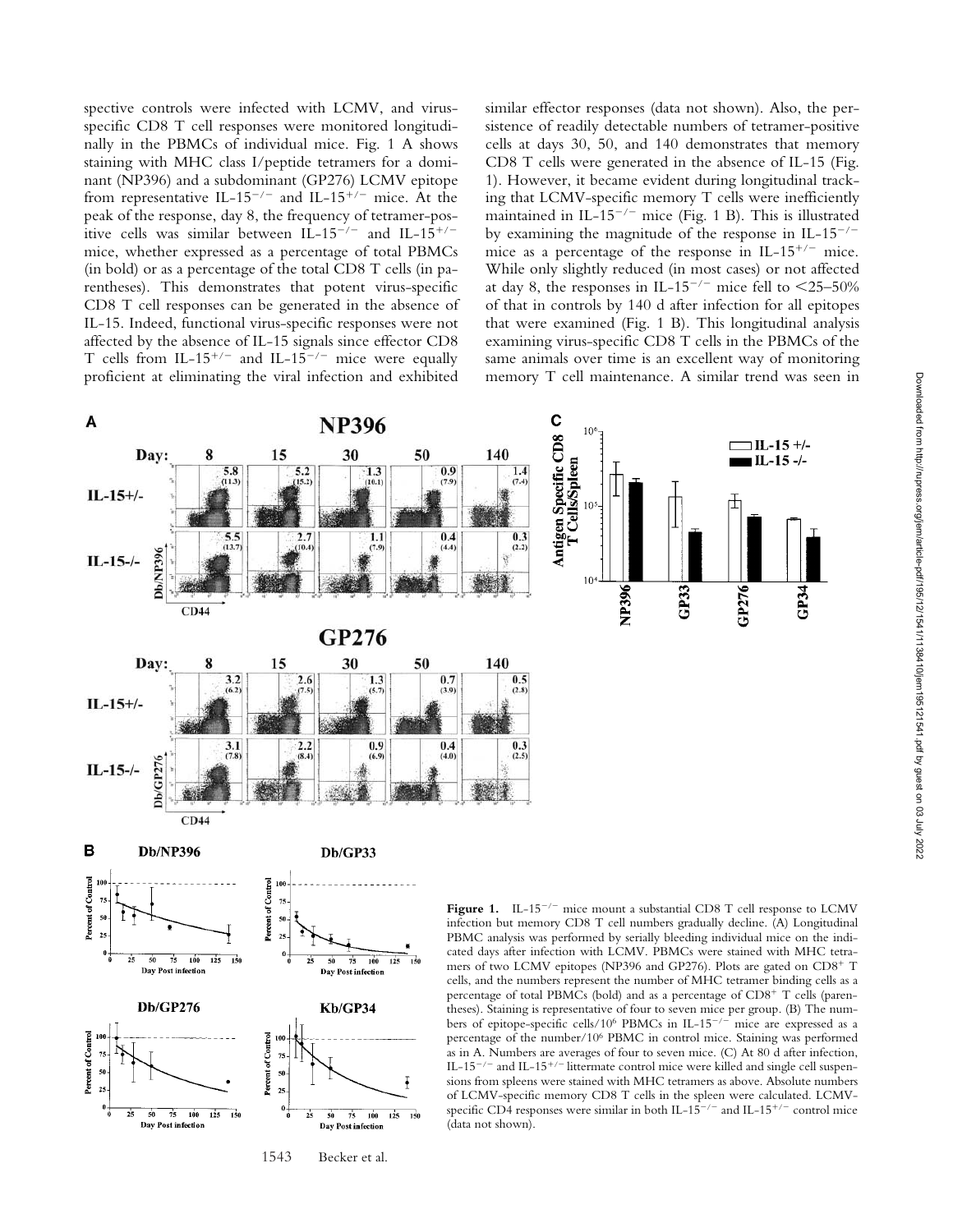both lymphoid and nonlymphoid tissues as was observed in the longitudinal PBMC analysis; fewer virus-specific memory CD8 T cells were present in both lymphoid and nonlymphoid tissues of IL-15<sup>-/-</sup> mice compared with IL-15<sup>+/-</sup> littermates. Data from a representative experiment quantitating the number of LCMV-specific CD8 T cells for four different epitopes in the spleens at day 80 after infection are shown in Fig. 1 C.

In addition to analyzing CD8 T cell responses in the cytokine knockout mice, we also examined the ability of IL-15 $R\alpha^{-/-}$  mice to generate virus-specific CD8 T cell responses. The receptor knockout mice exhibited a phenotype very similar to the cytokine-deficient mice; virus-specific CD8 T cell responses of IL-15<sup>-/-</sup> mice were comparable to IL-15<sup>+/-</sup> mice at day 8 but then slowly declined over time. A representative set of data quantitating antigen-specific CD8 T cells in the spleen and liver are shown in Fig. 2 A and B. Taken together the results of Fig. 1 and Fig. 2 show that both IL-15<sup>-/-</sup> and IL-15 $R\alpha^{-/-}$ mice mount potent primary antiviral CD8 T cell responses, but the magnitude of the LCMV-specific memory population declines in lymphoid as well as nonlymphoid tissues over time in the absence of IL-15 signals.

Since virus-specific memory CD8 T cell numbers declined in IL-15<sup>-/-</sup> mice, we next examined whether these cells were qualitatively similar to those induced and maintained in normal mice. First, IFN-y production by memory CD8 T cells from IL-15<sup>+/+</sup> and IL-15<sup>-/-</sup> mice was assessed after a 5-h stimulation with peptides corresponding to a dominant and a subdominant LCMV epitope. Fig. 3 A shows MHC tetramer staining along with intracellular cytokine staining. The frequencies obtained by IFN- production were similar to those obtained by MHC tetramer staining, indicating that antigen-specific

CD8 T cells from IL-15<sup>-/-</sup> mice were capable of rapidly synthesizing the effector cytokine IFN- $\gamma$  in this short term assay. In addition, LCMV-specific memory CD8 T cells from IL-15<sup>+/+</sup> and IL-15<sup>-/-</sup> mice were also similar with respect to TNF- $\alpha$  production (Fig. 3 A). Similar results were obtained for IL-15 $R\alpha^{-/-}$  and IL-15 $R\alpha^{+/+}$ mice 80 d after infection (data not shown). Fig. 3 B shows that expression of two surface markers characteristic of memory CD8 T cells is comparable. Despite the deficiency in CD44hi CD8 T cells in naive IL-15<sup>-/-</sup> mice, "true" LCMV-specific tetramer positive memory CD8 T cells induced in IL-15<sup>-/-</sup> mice by viral infection expressed levels of CD44 similar to those observed in  $+/+$  LCMV immune mice (Fig. 3 B). In addition, cells generated in IL-15<sup>-/-</sup> mice showed an equivalent increase in their expression of CD122, the IL-2/15R $\beta$  chain (Fig. 3 B). The latter is significant, since CD122 is thought to facilitate the response of these cells to IL-15. Staining with an additional panel of antibodies to surface markers, including CD132, Ly6C, and CD62L, and adhesion molecules including CD49b, CD54, and CD103, showed no differences between IL-15<sup>-/-</sup> and wild-type antigen-specific cells (data not shown).

To determine whether memory CD8 T cells maintained in an IL-15–deficient environment were competent to respond to a viral challenge in vivo, mice that had been immunized 3 mo previously with the Armstrong strain of LCMV were infected intravenously with the more virulent LCMV clone 13 strain. The memory CD8 T cells in both IL-15<sup>+/-</sup> and IL-15<sup>-/-</sup> mice expanded rapidly after reinfection and made potent secondary responses (Fig. 4). By 8 d after infection, virus was undetectable in the sera, spleens, and livers of immunized IL-15<sup>+/-</sup> and IL-15<sup>-/-</sup> animals  $(<50$  PFU/ml) while naive (unimmunized) animals had



**Figure 2.**  $\left| \text{L-15R}\alpha^{-/-} \right|$  mice generate a potent LCMV-specific CD8 T cell response but memory CD8 T cell numbers are reduced relative to controls at day 70 after infection. (A) NP396-specific CD8 T cells from the PBMCs were stained as in Fig. 1. Staining is representative of five mice per group. (B) Total numbers of memory LCMV-specific CD8 T cells were determined in the spleen and liver by tetramer staining as described in Fig. 1 C. Numbers indicate the average of three to four mice per group. LCMV-specific CD4 responses were similar in both IL-15R $\alpha^{-/-}$  and IL-15R $\alpha^{+/-}$  control mice (data not shown).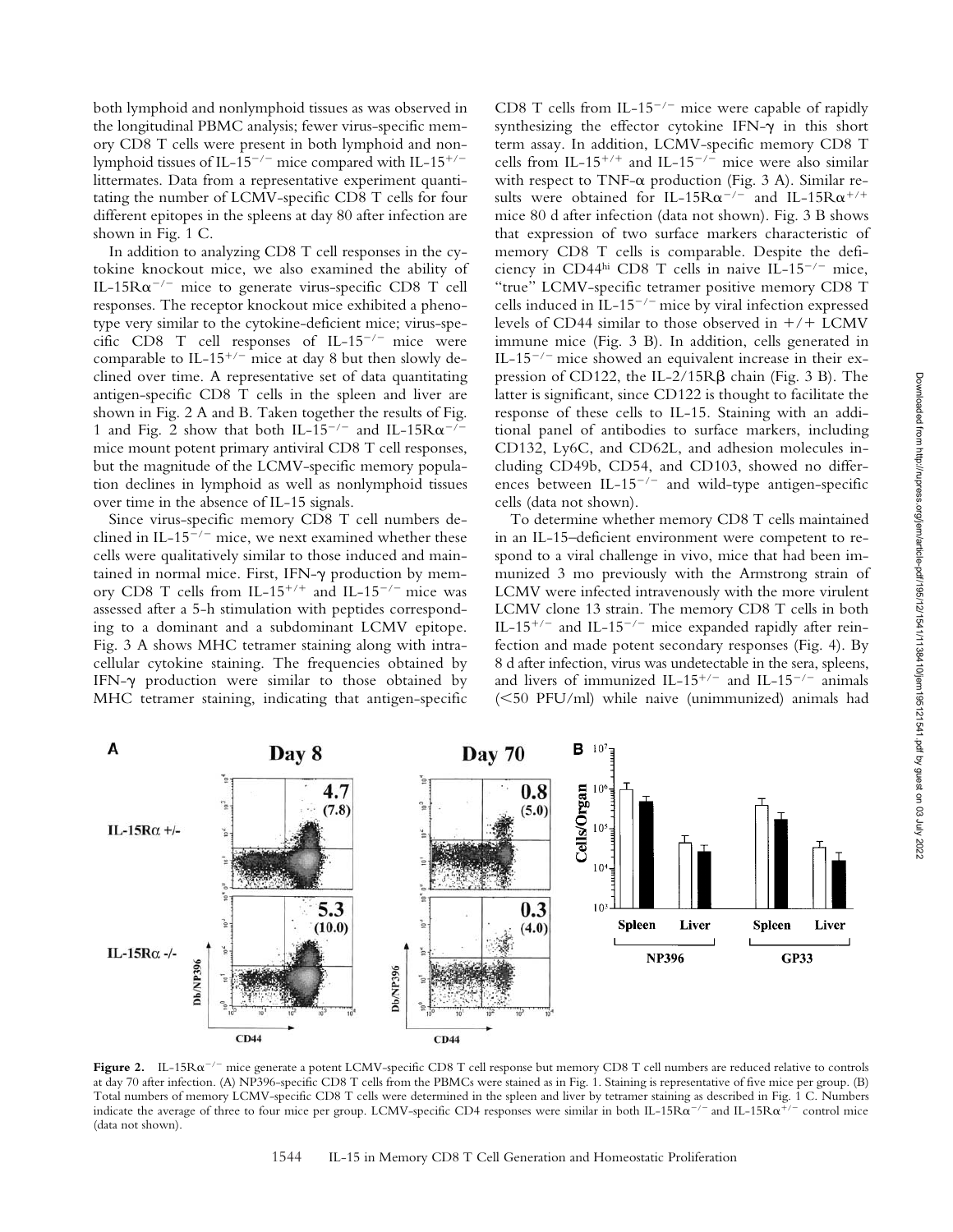

after infection. Cells were stimulated in vitro for 5 h with NP396 or GP276 peptides, then intracellular cytokine staining was performed for IFN- $\gamma$  and TNF- $\alpha$ . The percentage of CD8 T cells producing either cytokine is essentially equivalent to the percentage of tetramer-binding cells in all cases. Tetramer staining and IFN- $\gamma$ /TNF- $\alpha$  dual staining is shown gated on CD8 T cells. Numbers in the top right represent the percentage of CD8 T cells (B) LCMV-specific GP33 tetramer<sup>+</sup> CD8 T cells from the spleens of IL-15<sup>-/-</sup> mice or IL-15<sup>+/+</sup> controls were stained for CD44 and CD122 at 40 d after infection. The dark line indicates GP33 tetramer<sup>+</sup> cells from a IL-15<sup>+/+</sup> mouse while the dashed line represents GP33 tetramer<sup>+</sup> CD8 T cells from an IL-15<sup>-/-</sup> mouse. Naive controls are shown in light gray; all CD8s from a naive mouse for the CD44 plot and CD44<sup>lo</sup>CD8s for the CD122 plot.

high levels of virus in the sera (3.5  $\times$  10<sup>4</sup> PFU/ml), liver  $(5.5 \times 10^7 \text{ PFU/g})$ , and spleen  $(10^8 \text{ PFU/g})$ .

Together these results demonstrate that virus-specific memory CD8 T cells can be generated in the absence of



1545 Becker et al.

IL-15 signals and these cells are phenotypically and functionally similar to memory T cells generated in IL-15<sup>+/-</sup> mice. However, LCMV-specific CD8 T cell numbers decline over time in receptor and cytokine knockout mice, suggesting a defect in memory maintenance.

*Memory CD8 T Cells Are Unable to Undergo Homeostatic Proliferation in an IL-15/ Environment.* Based on the gradual decline in antigen-specific memory CD8 T cell numbers in the absence of IL-15 signals, we hypothesized that ineffective memory CD8 T cell maintenance might reflect a defect in proliferative renewal. To test this hypothesis memory CD8 T cells from B6 mice were labeled with CFSE and adoptively transferred into intact, nonirradiated, B6 or IL-15<sup>- $\bar{i}$ </sup> hosts. Homeostatic proliferation of these memory CD8 T cell populations was assessed by the loss of CFSE fluorescence 30 d after transfer. When antigen-specific CD8 T cells generated in  $B6^{+/+}$  animals were transferred into  $B6^{+/+}$  recipient mice, their numbers were maintained and they underwent normal homeostatic prolif-

**Figure 4.** Memory CD8 T cells in IL-15<sup> $-/-$ </sup> mice generate a potent recall response. IL-15<sup>+/-</sup> and IL-15<sup>-/-</sup> mice were immunized with the Armstrong strain of LCMV. 3 mo later, mice were challenged with the virulent LCMV clone 13 strain intravenously. PBMCs were stained using MHC class I tetramers at days 0, 3, and 8 after rechallenge. Plots are gated on  $CD8<sup>+</sup>$  T cells, and the numbers indicate the percentages of MHC tetramer positive cells as a percentage of total PBMCs (top number) and as a percentage of  $CD8<sup>+</sup>$  T cells (bottom number).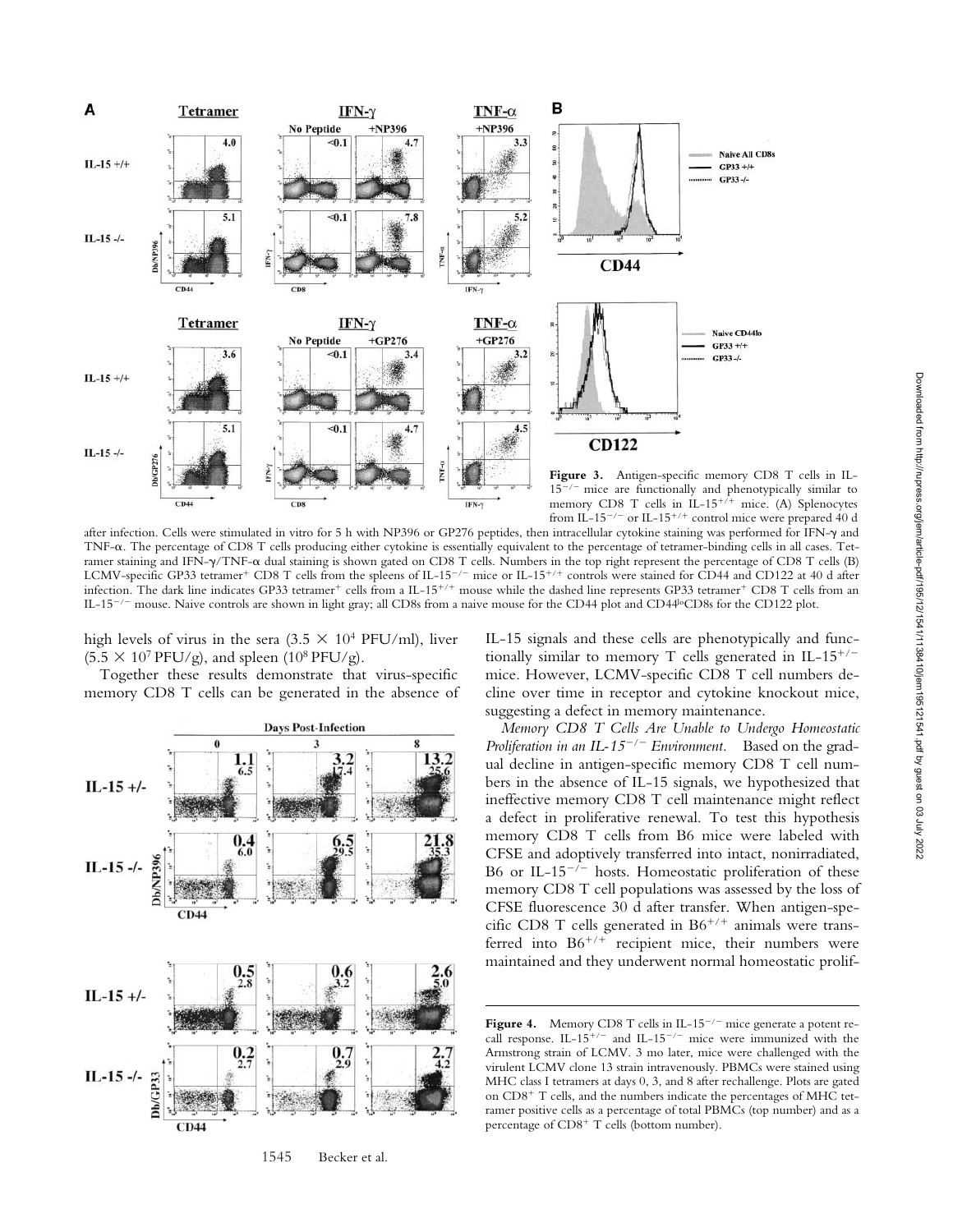eration (Fig. 5 A). A large proportion of the transferred LCMV NP396 and GP33-specific CD8 T cells had divided between one and four times. In striking contrast, when memory CD8 T cells from B6 mice were transferred into IL-15<sup>-/-</sup> mice little division of antigen-specific memory CD8 T cells was detected (Fig. 5 A). Similar observations were made for total CD44hi "memory phenotype" CD8 T cells; CD44<sup>hi</sup> CD8 T cells divided in a  $+/+$  environment but showed minimal to no division in IL-15<sup>-/-</sup> recipients. These transfer experiments clearly demonstrate that efficient homeostatic proliferation of antigen-specific memory CD8 T cells is compromised in an IL-15<sup>-/-</sup> environment.

The above experiments show that memory CD8 T cells generated in IL- $15^{+/+}$  mice required IL-15 for homeostatic proliferation. However, it is possible that memory CD8 T cells generated in IL-15<sup>-/-</sup> mice might adopt a partially or fully IL-15–independent phenotype that allows them to undergo homeostatic proliferation in an IL-15–deficient environment. To test this, memory CD8 T cells from LCMV immune IL-15<sup>-/-</sup> mice were CFSE-labeled and transferred into IL-15<sup>-/-</sup> or normal IL-15<sup>+/+</sup> hosts. Under these conditions, virtually no proliferation was detectable at 1 mo after transfer into IL-15<sup>-/-</sup> mice (Fig. 5 A). Thus, the LCMV-specific memory CD8 T cells generated in IL-15– deficient animals had not adapted to undergo IL-15–independent homeostatic proliferation. Moreover, antigen-specific memory CD8 T cells from IL-15<sup>-/-</sup> mice underwent substantial proliferation when transferred to normal  $B6^{+/+}$ recipients, indicating that memory cells generated in IL- $15^{-/-}$  mice were still competent to respond to the IL-15 signals for homeostatic proliferation.

The total numbers of memory CD8 T cells recovered from the spleen at 30 d after adoptive transfer into  $+/+$  or  $-/$ mice are shown in Fig. 5 B. In all instances  $(+/+)$  memory CD8 T cells into  $+/+$  or  $-/-$  mice or  $-/-$  memory cells into  $+/+$  or  $-/-$  mice) there were fewer memory CD8 T cells present in IL-15<sup>-/-</sup> recipients. This is consistent with the data obtained from the longitudinal analysis of memory CD8 T cells shown in Fig. 1. However, a particularly interesting pattern emerged when we analyzed the number of memory CD8 T cells present in the "divided" versus "undivided" cell populations. There was no loss in the number of undivided memory CD8 T cells present in IL-15<sup>-/-</sup> recipients compared with IL-15<sup>+/+</sup>. In fact, in most cases the number was slightly higher in IL-15–deficient mice. This suggests that memory CD8 T cells that are in  $G_0/G_1$  can survive in the absence of IL-15. In striking contrast to the persistence of undivided memory CD8 T



Figure 5. Memory CD8 T cells do not undergo homeostatic proliferation, but undivided cells are maintained in an IL-15<sup>-/-</sup> environment. (A) Splenocytes from LCMV immune mice were labeled with CFSE and transferred into naive recipients. 30 d after transfer, spleens were removed from recipient animals and cells were stained using MHC class I tetramers to identify antigen specific memory CD8 T cells. Transferred antigen-specific cells proliferated in IL-15<sup>+/+</sup> but not IL-15<sup>-/-</sup> mice over a 30-d period. In the right column, the same experiment was performed using splenocytes from immune IL-15<sup>-/-</sup> mice and similar results were observed. Homeostatic proliferation of CD4 T cells occurred and was normal in all environments (data not shown) (B) Labeled cells recovered from the recipient spleens at 30 d after transfer were quantified. In addition, the number of undivided cells (i.e., zero division CFSE peak) and the number of divided cells (sum of cells in divisions 1–4) are graphed. Results are similar for transfers of memory cells from  $+/+$  mice (left panel) and IL-15<sup>-/-</sup> mice (right).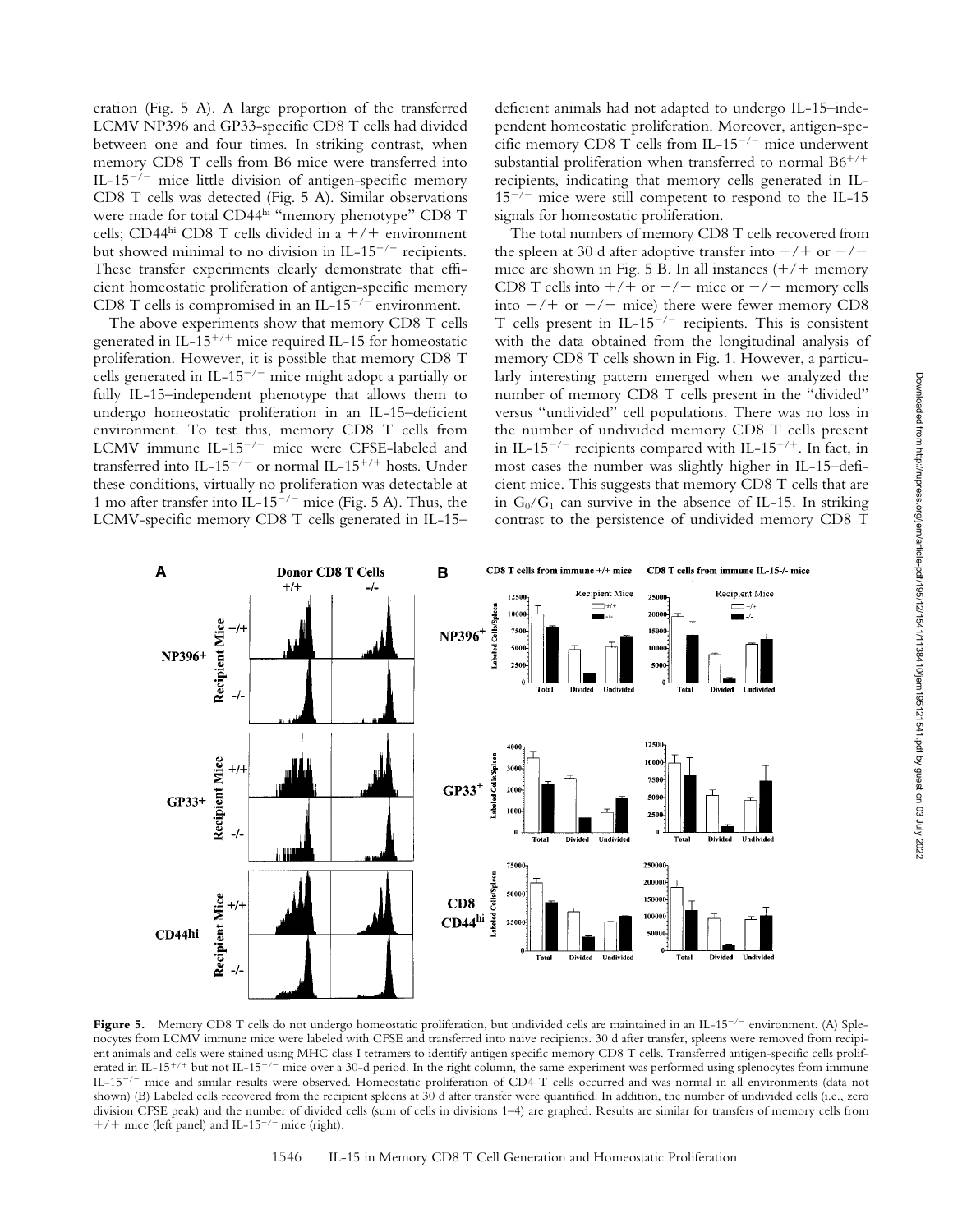cells in IL-15<sup>-/-</sup> mice, very few memory cells had undergone division in the absence of IL-15. The decrease in total numbers of memory CD8 T cells after adoptive transfer into IL-15<sup>-/-</sup> mice was solely due to the absence of this divided population of memory cells. These results show that IL-15 plays an important role in cell cycle progression of memory CD8 T cells. Alternatively, it is equally plausible that IL-15 is essential for the survival of "dividing" memory CD8 T cells. These two are not mutually exclusive and it is possible that IL-15 is needed for initiating entry into the cell cycle and also for the survival of memory CD8 T cells in cycle.

T cells undergo two distinct types of proliferation; antigen-driven and homeostatic (7, 16, 17, 19, 34). After antigenic stimulation, both naive and memory CD8 T cells undergo rapid cell division (6–8 h doubling time) and also initiate a program that results in at least seven consecutive divisions (5, 7, 23). This proliferation results in substantial increases in the number of antigen-specific T cells. Thus, the primary function of antigen-driven proliferation is clonal expansion. The results of our study show that IL-15 does not play a major role in this process and that at least after a viral infection antigen-driven proliferation of CD8 T cells appeared to proceed normally in the absence of IL-15. In striking contrast, the second type of T cell proliferation termed "homeostatic" proliferation was dependent on IL-15. Only memory T cells undergo homeostatic proliferation under normal physiological conditions, naive cells do not. Also, in contrast to antigen-driven proliferation, homeostatic proliferation does not result in a net increase in the number of memory T cells and the primary function of this proliferation is maintaining the pool of memory T cells; hence the term "homeostatic" proliferation accurately describes this type of cell division. Our study not only identifies a key cytokine involved in memory CD8 T cell proliferation, but also shows that this proliferative renewal is critical for maintaining memory T cell numbers. In the absence of IL-15 signals, memory CD8 T cells in  $G_0/G_1$  were able to survive as well as in IL-15<sup>+/+</sup> mice, but homeostatic proliferation was severely compromised, and this resulted in a net decrease in the total number of memory CD8 T cells. It will be interesting to determine whether the loss of T cell memory that is seen during aging and in certain other conditions is related to IL-15 deficiency and whether treatment with IL-15 can restore CD8 T cell memory. Also, it will be of interest to address in future studies which are the critical cell types that produce IL-15, how IL-15 regulates the proliferation and survival of memory CD8 T cells, whether IL-15 is acting directly on memory CD8 T cells or mediating its effects by acting on non-T cells, and, in particular, to determine how IL-15 effects the expression and function of genes involved in cell cycle regulation.

We thank S. Kaech for helpful discussions and P. Yeiser, K. Madhavi-Krishna, and S. Jenkins for their technical assistance.

This work was supported by National Institutes of Health grants AI30048 (to R. Ahmed) and RO1AI45860 (to A. Ma) and a Cancer Research Institute postdoctoral fellowship (to E.J. Wherry). A. Ma is a Cancer Research Institute Scholar.

*Submitted: 6 March 2002 Accepted: 17 May 2002*

# **References**

- 1. Ahmed, R., and D. Gray. 1996. Immunological memory and protective immunity: understanding their relation. *Science.* 272:54–60.
- 2. Bachmann, M.F., M. Barner, A. Viola, and M. Kopf. 1999. Distinct kinetics of cytokine production and cytolysis in effector and memory T cells after viral infection. *Eur. J. Immunol.* 29:291–299.
- 3. Harrington, L.E., M. Galvan, L.G. Baum, J.D. Altman, and R. Ahmed. 2000. Differentiating between memory and effector CD8 T cells by altered expression of cell surface *O*-glycans. *J. Exp. Med.* 191:1241–1246.
- 4. Veiga-Fernandes, H., U. Walter, C. Bourgeois, A. McLean, and B. Rocha. 2000. Response of naive and memory CD8+ T cells to antigen stimulation in vivo. *Nat. Immunol.* 1:47–53.
- 5. Kaech, S.M., and R. Ahmed. 2001. Memory CD8+ T cell differentiation: initial antigen encounter triggers a developmental program in naive cells. *Nat. Immunol.* 2:415–422.
- 6. Zimmermann, C., A. Prevost-Blondel, C. Blaser, and H. Pircher. 1999. Kinetics of the response of naive and memory CD8 T cells to antigen: similarities and differences. *Eur. J. Immunol.* 29:284–290.
- 7. Murali-Krishna, K., J.D. Altman, M. Suresh, D.J. Sourdive, A.J. Zajac, J.D. Miller, J. Slansky, and R. Ahmed. 1998. Counting antigen-specific CD8 T cells: a reevaluation of bystander activation during viral infection. *Immunity.* 8:177– 187.
- 8. Blattman, J.N., R. Antia, D.J.D. Sourdive, X. Wang, S.M. Kaech, K. Murali-Krishna, J.D. Altman, and R. Ahmed. 2002. Estimating the precursor frequency of naive antigenspecific CD8 T cells. *J. Exp. Med.* 195:657–664.
- 9. Masopust, D., V. Vezys, A.L. Marzo, and L. Lefrancois. 2001. Preferential localization of effector memory cells in nonlymphoid tissue. *Science.* 291:2413–2417.
- 10. Harrington, L.E., R. van der Most, J.L. Whitton, R. Ahmed. 2002. Recombinant vaccina virus induced T cell immunity: quantitation of the response to the virus vector and the foreign epitope. *J. Vir.* In press.
- 11. Altman, J.D., P.A. Moss, P.J. Goulder, D.H. Barouch, M.G. McHeyzer-Williams, J.I. Bell, A.J. McMichael, and M.M. Davis. 1996. Phenotypic analysis of antigen-specific T lymphocytes. *Science.* 274:94–96.
- 12. Mullbacher, A. 1994. The long-term maintenance of cytotoxic T cell memory does not require persistence of antigen. *J. Exp. Med.* 17:317–321.
- 13. Hou, S., L. Hyland, K.W. Ryan, A. Portner, and P.C. Doherty. 1994. Virus-specific CD8+ T-cell memory determined by clonal burst size. *Nature.* 369:652–654.
- 14. Tanchot, C., F. Lemonnier, B. Perarnau, A. Freitas, and B. Rocha. 1997. Differential requirements for survival and proliferation of CD8 naive or memory cells. *Science.* 276:2057– 2064.
- 15. Markiewicz, M.A., C. Girao, J.T. Opferman, J. Sun, Q. Hu, A.A. Agulnik, C.E. Bishop, C.B. Thompson, and P.G. Ashton-Rickardt. 1998. Long-term T cell memory requires the surface expression of self-peptide/major histocompatibility